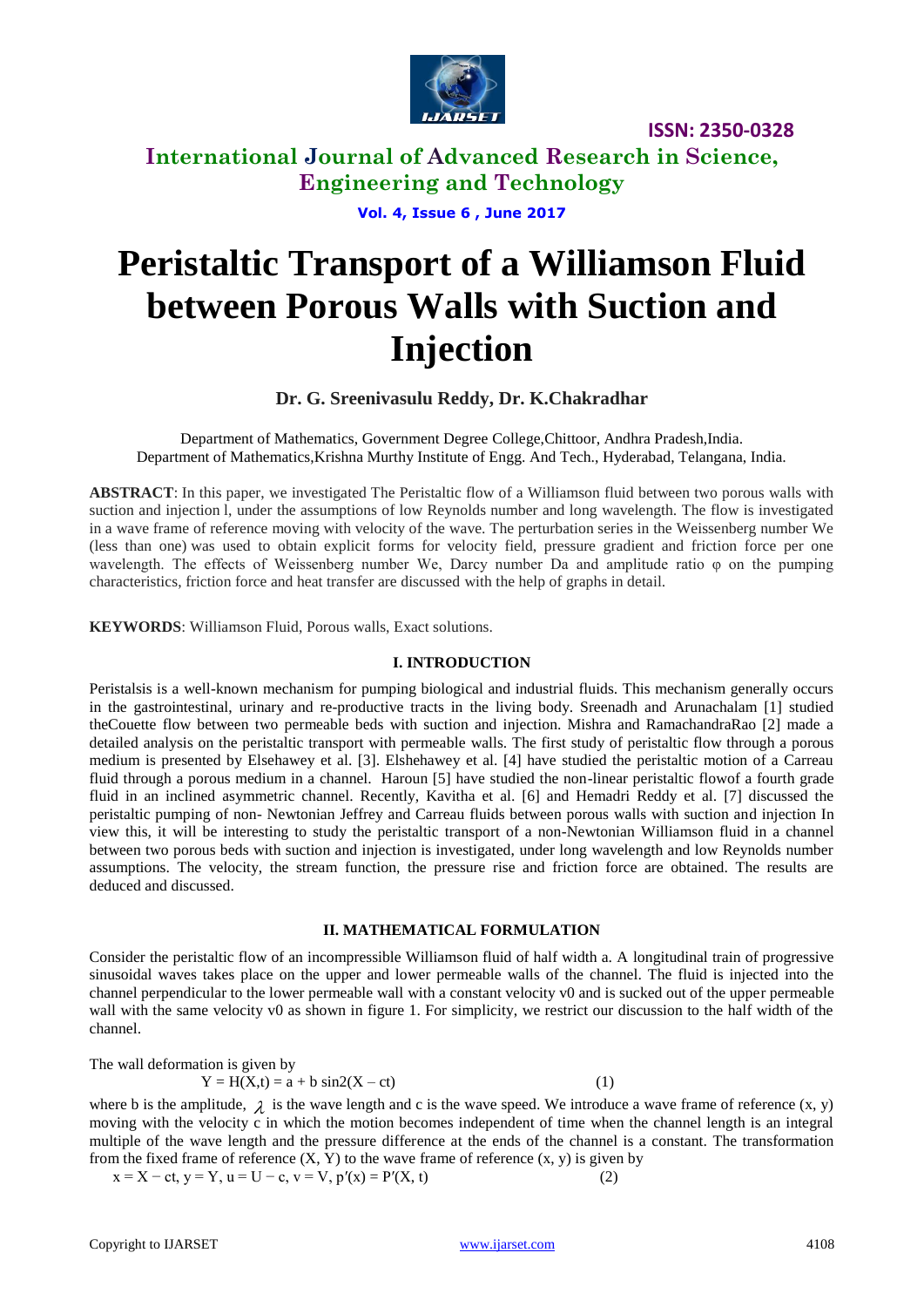

**International Journal of Advanced Research in Science, Engineering and Technology**

## **Vol. 4, Issue 6 , June 2017**

PERISTALTIC TRANSPORT OF A WILLIAMSON FLUID



Figure 1: Physical Model

where (u, v) and (U, V) are the velocity components, p and P are the pressures in the wave and fixed frames of reference respectively. The equations governing the flow field, in the wave frame of reference are

$$
\frac{\partial u}{\partial x} + \frac{\partial v}{\partial y} = 0
$$
\n(3)

$$
\rho(u\frac{\partial u}{\partial x} + v\frac{\partial u}{\partial y}) = -\frac{\partial P'}{\partial x} + \frac{\partial S_{xx}}{\partial x} + \frac{\partial S_{xy}}{\partial y}
$$
(4)

$$
\rho(u\frac{\partial v}{\partial x} + v\frac{\partial v}{\partial y}) = -\frac{\partial P'}{\partial y} + \frac{\partial S_{xy}}{\partial x} + \frac{\partial S_{yy}}{\partial y}
$$
\n(5)

Due to symmetry, the problem is studied only for upper half of the channel. The boundary conditions for the velocity are

$$
\frac{\partial u}{\partial y} = 0 \text{ at } y = 0
$$
\n
$$
u = -c \text{ at } y = H
$$
\n(7)

In order to write the governing equations and the boundary conditions in dimensionless form, the following nondimensional quantities are introduced.

$$
\overline{x} = \frac{x}{\lambda}, \hat{y} = \frac{y}{a}, \overline{u} = \frac{u}{c}, \overline{v} = \frac{v}{c}, h = \frac{H}{a}, \overline{P'} = \frac{P'a^2}{\lambda \mu c}, \overline{S} = \frac{aS}{\mu c}
$$

Copyright to IJARSET and the Control of the Control of the Wave Street.com 4109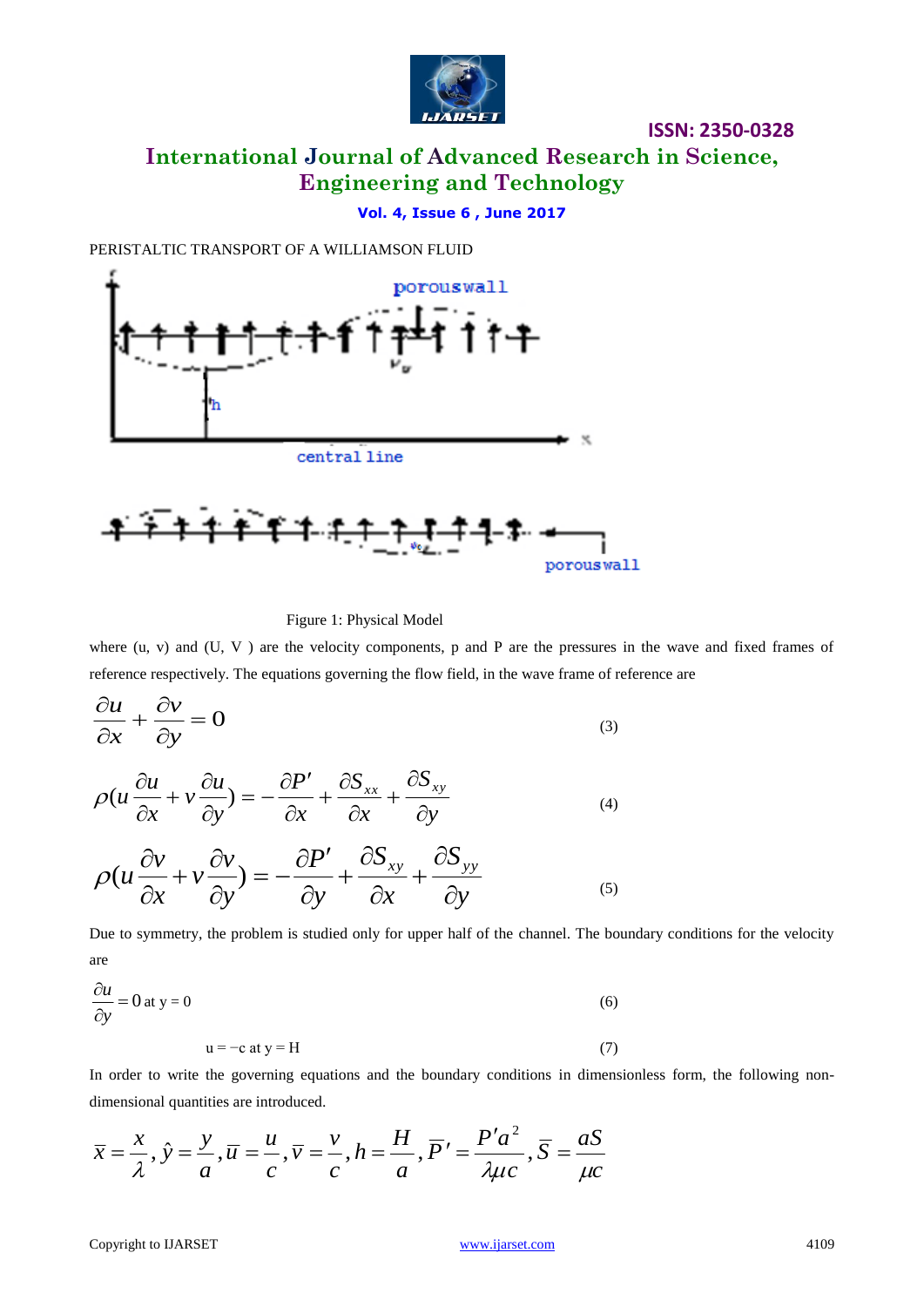

# **International Journal of Advanced Research in Science, Engineering and Technology**

## **Vol. 4, Issue 6 , June 2017**

$$
\bar{t} = \frac{ct}{\lambda}, \text{delta} = \frac{a}{\lambda}, \phi = \frac{b}{a}, \text{Re} = \frac{\rho ca}{\mu}, \lambda_i = \frac{\alpha_i c}{\mu a} (i = 1, 2)
$$
\n
$$
\xi_j = \frac{\beta_j c^2}{\mu a^2} (j = 1, 2, 3), \eta_k = \frac{\gamma_k c^3}{\mu a^3} (k = 1 - 8)
$$
\n(8)

where Re and  $\delta$  represents the Reynolds number and wave number respectively. In view of dimensionless quantities  $(8)$ , the Equations  $(3)$  -  $(5)$ , after dropping bars, reduce to

$$
\frac{\partial u}{\partial x} + \frac{\partial v}{\partial y} = 0
$$
\n(9)

$$
\vec{t} = \frac{c}{\lambda}, delta = \frac{a}{\lambda}, \phi = \frac{b}{a}, \text{Re} = \frac{pca}{\mu}, \lambda_i = \frac{a_i c}{\mu} (i = 1, 2)
$$
\n
$$
\xi_j = \frac{\beta_j c^2}{\mu a^2} (j = 1, 2, 3), \eta_k = \frac{\gamma_k c^3}{\mu a^3} (k = 1 - 8)
$$
\nwhere Re and  $\vec{O}$  represents the Reynolds number and wave number respectively. In view of dimensionless quantities\n(8), the Equations (3) - (5), after dropping bars, reduce to\n(8), the Equations (3) - (5), after dropping bars, reduce to\n(9)  
\n
$$
\frac{\partial u}{\partial x} + \frac{\partial v}{\partial y} = 0
$$
\n(9)  
\n
$$
\text{Re } \delta (u \frac{\partial u}{\partial x} + v \frac{\partial u}{\partial y}) = -\frac{\partial P'}{\partial x} + \frac{\partial S_{xx}}{\partial x} + \frac{\partial S_{xy}}{\partial y}
$$
\n(9)  
\n
$$
\text{Re } \delta^3 (u \frac{\partial v}{\partial x} + v \frac{\partial v}{\partial y}) = -\frac{\partial P'}{\partial y} + \frac{\partial S_{xy}}{\partial x} + \frac{\partial S_{yy}}{\partial y}
$$
\n(11)  
\nUnder hybridian approach, neglecting the terms of order, from Equations(10) we get.\n
$$
\frac{\partial P}{\partial x} = \frac{\partial}{\partial y} [1 + W_e (\frac{\partial u}{\partial y})] \frac{\partial u}{\partial y} - k \frac{\partial u}{\partial y}
$$
\n(12)  
\nwhere  $k = \text{Rev}(0, \text{ v0is stationary conditions in the wave frame of reference are given by\n
$$
\frac{\partial u}{\partial y} = 0_{\text{ at } y = 0}
$$
\n(13)  
\n
$$
u = -1 \text{ at } y = h = 1 + \phi \sin(2\pi x)
$$
\n(14)  
\nThe volume flow rate q in a wave frame of reference is given by\n
$$
q = \int_0^{h(x)} u dy
$$
\n(15)  
\nThe instantaneous flux Q(X, t) in a fixed frame is$ 

Under lubrication approach, neglecting the terms of order, from Equations(10) we get.

$$
\frac{\partial P}{\partial x} = \frac{\partial}{\partial y} [1 + W_e \left(\frac{\partial u}{\partial y}\right)] \frac{\partial u}{\partial y} - k \frac{\partial u}{\partial y}
$$
(12)

where  $k = Rev0$ , v0is suction/injection velocity and  $W_e = \xi_2 + \xi_3$  is the Deborah number. The corresponding dimensionless boundary conditions in thewave frame of reference are given by

$$
\frac{\partial u}{\partial y} = 0_{\text{at } y = 0} \tag{13}
$$

$$
u = -1
$$
 at  $y = h = 1 + \phi \sin(2\pi x)$  (14)

The volume flow rate q in a wave frame of reference is given by

$$
q = \int_{0}^{h(x)} u dy
$$
 (15)

The instantaneous flux  $Q(X, t)$  in a fixed frame is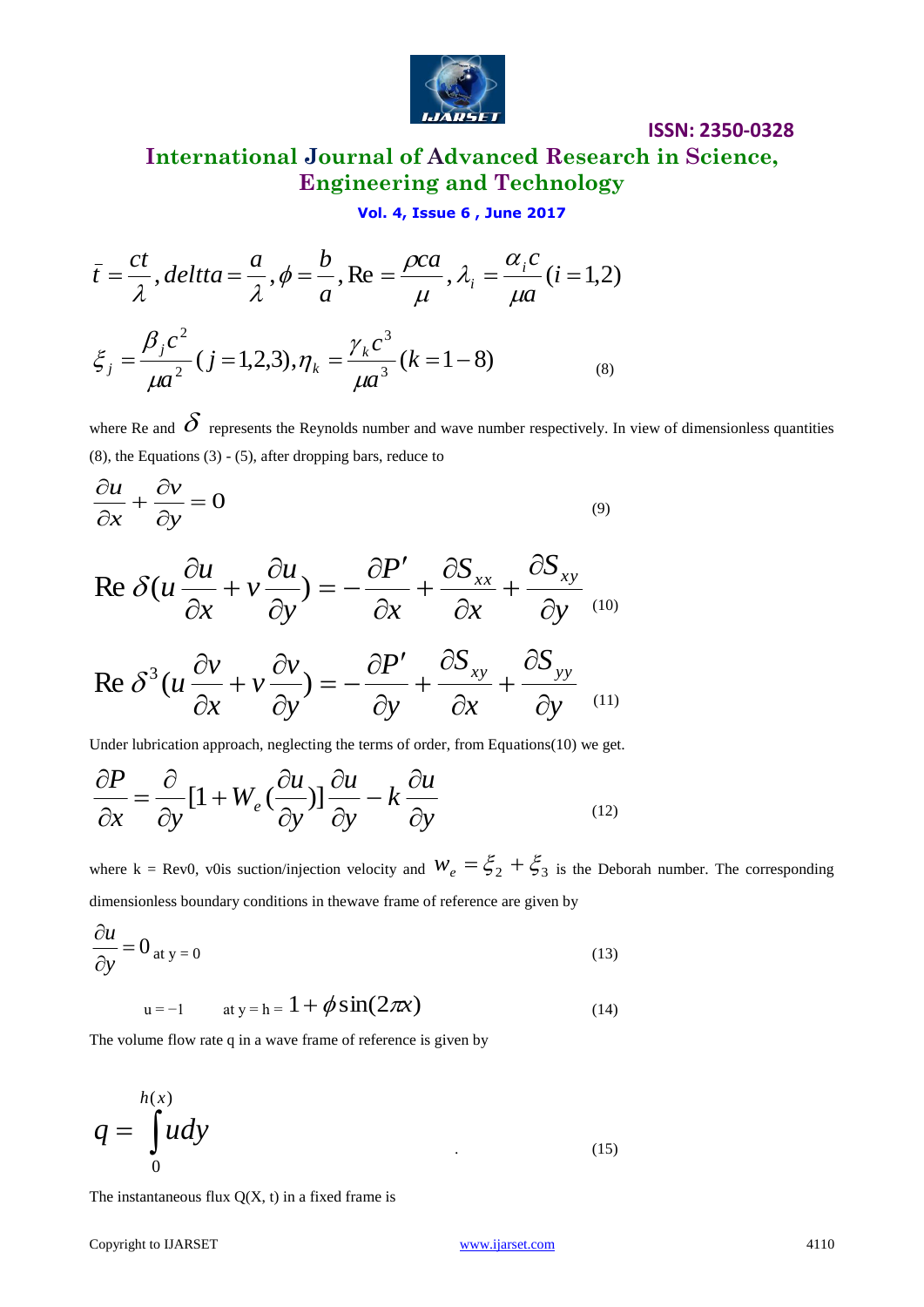

**International Journal of Advanced Research in Science, Engineering and Technology**

## **Vol. 4, Issue 6 , June 2017**

$$
Q(X,t) = \int_{0}^{h} U dY = \int_{0}^{h} u dy = q + h_{(16)}
$$

The time average flux  $Q$  over one period T (= *c*  $\lambda$ ) of the peristaltic wave is

$$
\overline{Q} = \frac{1}{T} \int_{0}^{T} Q dt = \int_{0}^{1} (q+h) dx = q+1
$$
 (17)

#### **III. PERTURBATION SOLUTION**

The equation (12) is non-linear and its closed form solution is not possible. So,we expand u, p and q in terms of G as

$$
Q(X,t) = \int_{0}^{t} UdY = \int_{0}^{t} udy = q + h_{(16)}
$$
  
The time average flux  $\overline{Q}$  over one period T ( $\epsilon$ ) of the perisative wave is  

$$
\overline{Q} = \frac{1}{T} \int_{0}^{T} Qdt = \int_{0}^{1} (q+h)dx = q + 1
$$
 III. PERTURBATION SOLUTION  
The equation (12) is non-linear and its closed form solution is not possible. So, we expand u, p and q in terms of G as  

$$
u = u_{0} + W_{e}u_{1} + O(W_{e}^{2})
$$

$$
\frac{\partial P}{\partial x} = \frac{\partial p_{0}}{\partial x} + W_{e} \frac{\partial P_{1}}{\partial x} + O(W_{e}^{2})
$$

$$
q + q_{0} + W_{e}q_{1} + O(W_{e}^{2})
$$
(18)  
Substituting the equations of (18) in (12) and solving the resulting systems, we get  

$$
u_{0} - -1 + \frac{P_{0}h}{k} - \frac{p_{0}}{k^{2}}e^{kh} + \frac{p_{0}}{k^{2}}e^{ky} - \frac{yp_{0}}{k}
$$
(19)  

$$
\frac{dP_{0}}{dx} = \frac{(q+h)}{k_{1}}
$$
(21)  

$$
\frac{dP_{1}}{dx} = \frac{q_{1}}{k_{1}} - P_{0}^{3} \frac{k_{2}}{k_{1}}
$$
(22)  

$$
q_{0} = \int_{0}^{h} u_{0}dy = P_{0}k_{1} - h
$$
(23)

Substituting the equations of (18) in (12) and solving the resulting systems, we get

*P h*

$$
u_0 = -1 + \frac{P_{0}h}{k} - \frac{p_0}{k^2}e^{kh} + \frac{p_0}{k^2}e^{ky} - \frac{yp_0}{k}
$$
 (19)

$$
\frac{dP_0}{dx} = \frac{(q+h)}{k_1} \tag{21}
$$

$$
\frac{dP_1}{dx} = \frac{q_1}{k_1} - P_0^3 \frac{k_2}{k_1}
$$
\n(22)

$$
q_0 = \int_0^h u_0 dy = P_0 k_1 - h \tag{23}
$$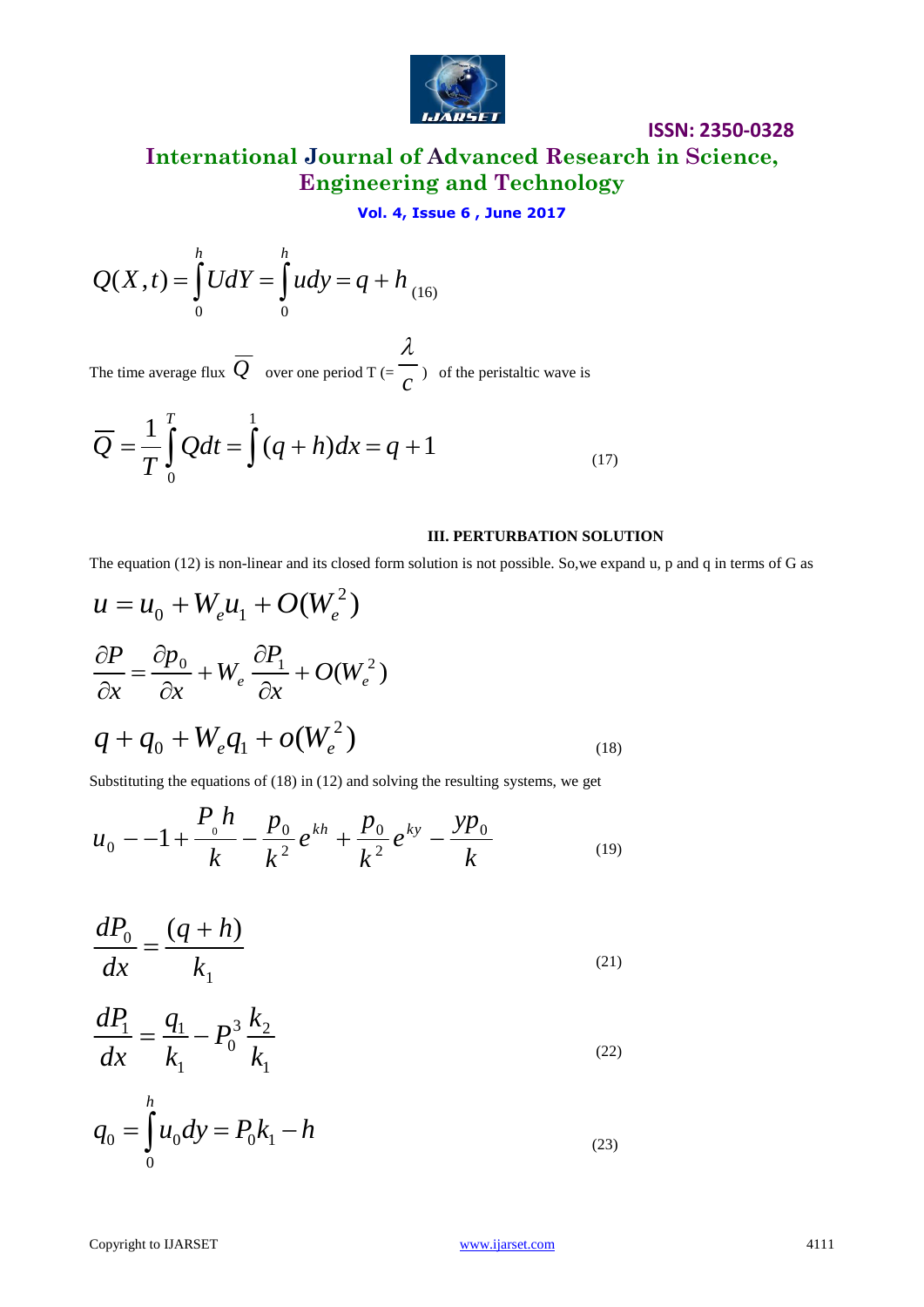

(24)

**International Journal of Advanced Research in Science, Engineering and Technology**

# **Vol. 4, Issue 6 , June 2017**

$$
q_1 = \int_0^h u_1 dy = P_1 k_1 + P_0^3 k_2
$$

in which  $r_0 - \frac{\partial}{\partial x}$ *P P*  $\partial$  $\partial$  $=\frac{01}{10}$  $0 - \overline{\partial x}$  and  $P_1 = \overline{\partial x}$ *P P*  $\partial$  $\partial$  $=\frac{U_1}{2}$  $\frac{1}{1} = \frac{1}{2}$ 

$$
k_1 = \frac{h^2}{k} - \frac{he^{kh}}{k^2} + \frac{e^{kh}}{k^3} - \frac{1}{k^3} - \frac{h^2}{2k}
$$
  

$$
k_2 = \frac{1}{k^3} (he^{2kh} + 2he^{kh} - 2h^2ke^{kh} - \frac{e^{2kh}}{2k} + \frac{1}{2k}
$$
 (25)

Substituting equations (21) and (22) into the equation (18) and using the relation  $\frac{d}{dx} = \frac{d}{dx} - W_e \frac{d}{dx}$ *dp w dx dP dx dp e*  $\frac{0}{I} = \frac{uI}{I} - W_e \frac{uI}{I}$  and

neglecting terms greater than O(  $w_e^2$  ) we get

$$
\frac{dP}{dx} = \frac{(q+h)}{k_1} - W_e \frac{(q+h)^3 k_2}{k_1^3}
$$
\n(26)

The dimensionless pressure rise and frictional force per one wavelength inthe wave frame are defined, respectively as

$$
\Delta P = \int_{0}^{1} \frac{dp}{dx} dx
$$
  
\n
$$
F = \int_{0}^{1} h(-\frac{dp}{dx}) dx
$$
 (27)

#### **IV. RESULTS AND DISCUSSION**

The variation of pressure difference as a function of  $\overline{O}$  for different values of k is shown in Fig.2. We observe that the larger the parameter  $\emptyset$ , thesmaller the pressure rise against which the pump works. For a given flux  $\bigcirc$ , the pressure rise increases with increasing k. The variation of pressure difference as a function of ¯Q for different values of ∅. The variation of pressure difference as a function of  $\neg Q$  for different values of kis shown in Figure3. We observe that the larger the suction parameter k, the smaller the pressure rise against which the pump works. For a given flux  $\overline{Q}$ , the pressure rise decreases with increasing k.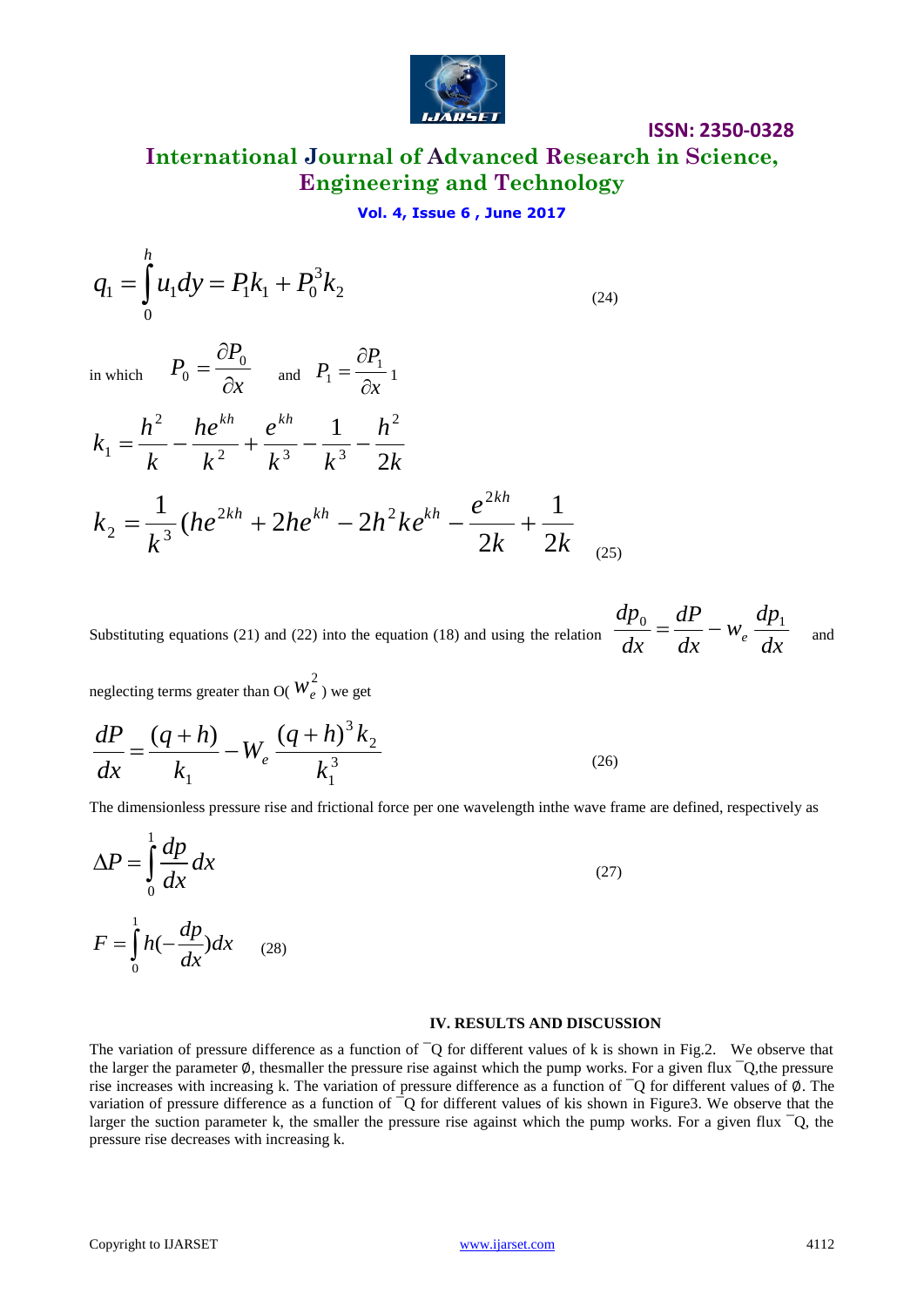

# **International Journal of Advanced Research in Science, Engineering and Technology**

**ISSN: 2350-0328**

**Vol. 4, Issue 6 , June 2017**



Fig2: The variation of pressure difference as a function of ¯Q for different values of k



Fig3: The variation of pressure difference as a function of  $\overline{Q}$  for different values of k.





We observe that the larger the parameter w<sub>e</sub>, thesmaller the pressure rise against which the pump works. For a given flux ¯Q,the pressure rise decreases with increasing k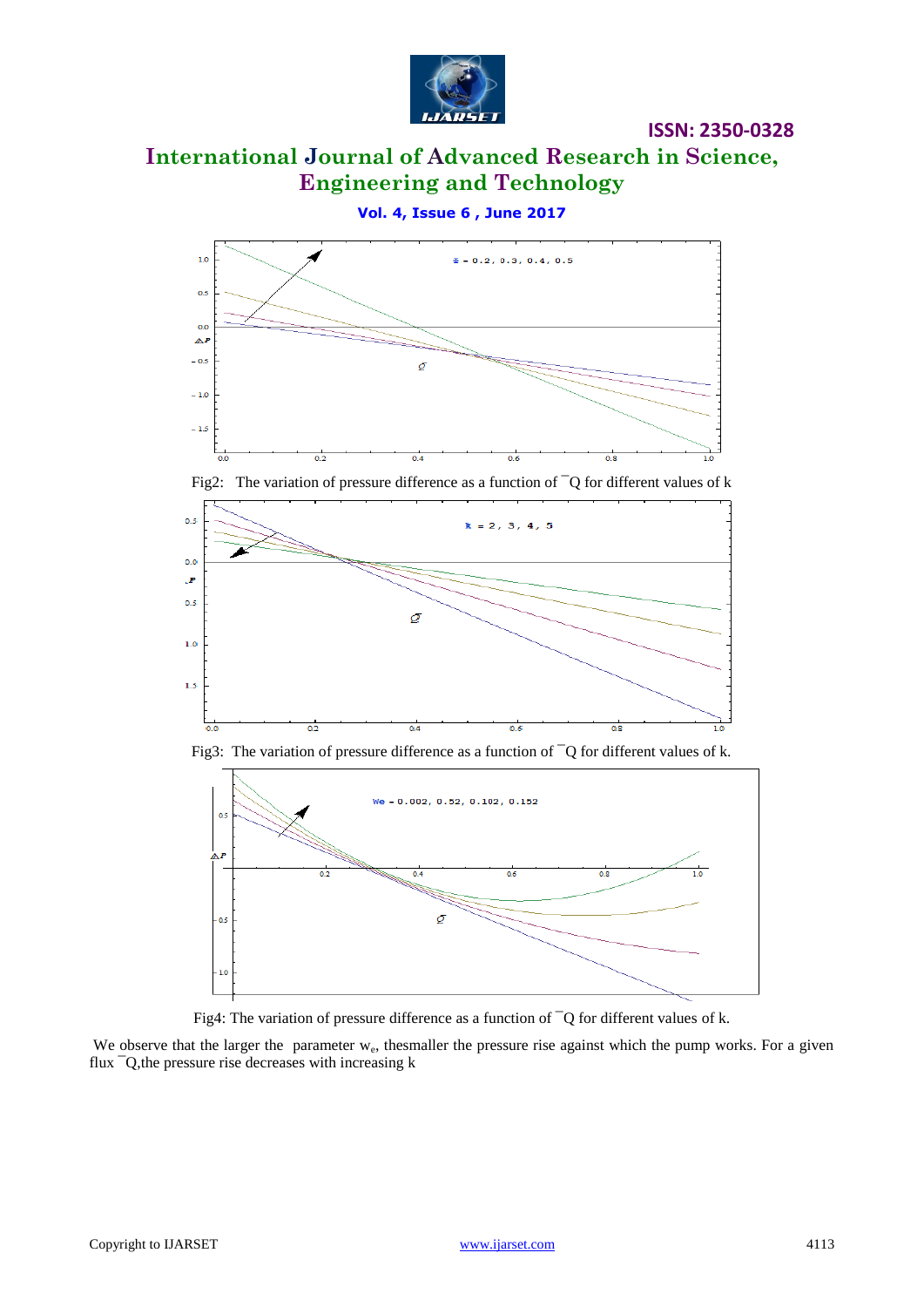

# **International Journal of Advanced Research in Science, Engineering and Technology**

**Vol. 4, Issue 6 , June 2017**



Fig5: The variation of F with  $\overline{Q}$  for different values of  $\emptyset$  with k =3 we = 0.002.

We see that the friction force first decreases and then increases with an increase in ∅.



Fig6: The variation of F with  $\overline{Q}$  for different values of  $\emptyset$  with  $\emptyset = 0.4$ , we  $= 0.002$ . We see that the friction force first increases and then decreases with an increase in  $k$ 



Fig7: The variation of F with  $\overline{Q}$  for different values of  $\emptyset$  with k = 3  $\emptyset$  = 0.4. We see that the friction force first decreases and then decreases with an increase in we

#### **REFERENCES**

[1] S. Sreenadh, P.V. Arunachalam, Couette flow between two permeable beds with suction and injection, Proc. Nat. Acad. Sci., India IV, 56(A) (1986)229-235. [2] M. Mishra, RaoRamachandra, Peristaltic slip flow in a porous tube with a porous peripheral layer, In: Proceedings of International Conference on